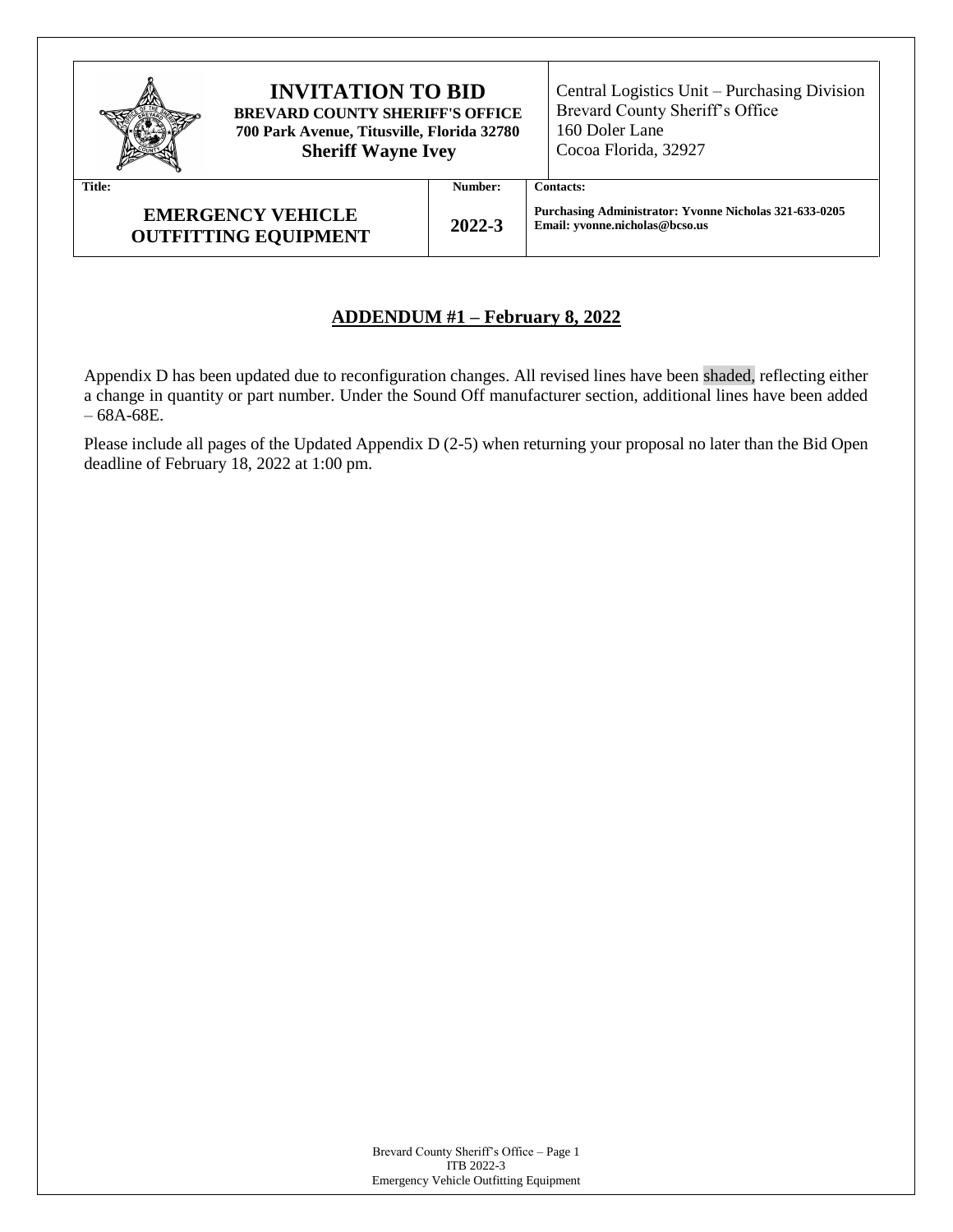## **UPDATED APPENDIX D – ITB 2022-3 EMERGENCY VEHICLE OUTFITTING EQUIPMENT BID SUBMITTAL**

| Line                    | Mfr.               | <b>Part Description</b>                                                                                     | <b>Part Number</b>  | Qty            | <b>Price Each</b> |
|-------------------------|--------------------|-------------------------------------------------------------------------------------------------------------|---------------------|----------------|-------------------|
| $\mathbf{1}$            | <b>Estes</b>       | <b>Mounting Kit</b>                                                                                         | <b>CTR-2021-KIT</b> | 41             |                   |
| $\overline{2}$          | Estes              | <b>Electronics Drawer</b>                                                                                   | ETS36-S-000         | 41             |                   |
| 3                       | <b>Estes</b>       | Fence Kit                                                                                                   | F39-000             | 41             |                   |
| $\overline{\mathbf{4}}$ | Estes              | <b>SUV Locker</b>                                                                                           | SUV39-2-000         | 41             |                   |
| 5                       | Havis              | Locking Storage Box                                                                                         | C-AP-0945-L         | 5              |                   |
| 6                       | Havis              | 5" Accessory Pocket, 4.8" deep, 3.3" wide -<br><b>Wide Consoles</b>                                         | C-APW-0548          | 41             |                   |
| $\overline{7}$          | Havis              | Internal Mount Armrest w/Lockable Storage                                                                   | C-ARM-1001          | 41             |                   |
| 8                       | Havis              | Arm Rest, Side Mount                                                                                        | <b>C-ARM-108</b>    | 5              |                   |
| 9                       | Havis              | Self-Adjusting Cup Holder, Fixed Mount                                                                      | C-CUP2-1004         | 41             |                   |
| 10                      | Havis              | Mic Clip Bracket and Filler Plate for Wide<br>Console - 3.3" Mount Space                                    | C-EBW25-MIC-1P      | 41             |                   |
| 11                      | Havis              | Stinger Charger Mount - VSW Console - 3.3"<br>Mount Space                                                   | C-FLW-3555-STR      | 41             |                   |
| 12                      | Havis              | 2" Filler Plate for VSW Consoles                                                                            | $C$ -FPW-2          | 41             |                   |
| 13                      | Havis              | <b>Laptop Mount</b>                                                                                         | C-HDM-214           | 5              |                   |
| 14                      | Havis              | 8.5" HD Telescoping Pole Kit for Wide VSX<br>Console w/Front Printer Mount - 2021<br><b>Chevrolet Tahoe</b> | <b>C-HDM-224</b>    | 41             |                   |
| 15                      | Havis              | Console Leg Kit                                                                                             | $C-M-37$            | 5              |                   |
| 16                      | Havis              | 11" Slide Out Swing Arm with Motion                                                                         | C-MD-112            | 5              |                   |
| 17                      | Havis              | 11" Slide Out Locking Swing Arm with Low<br>Pro Motion Device                                               | C-MD-119            | 41             |                   |
| 18                      | Havis              | Cup Holder                                                                                                  | CUP2-1001           | 5              |                   |
| 19                      | Havis              | Vehicle Specific Console                                                                                    | C-VS-3000-F150-2    | 5              |                   |
| 20                      | Havis              | Wide Console w/PM - 2021 Chevrolet Tahoe                                                                    | C-VSX-1800-TAH      | 41             |                   |
| 21                      | Havis              | 10" K9 Fan Kit                                                                                              | K9-A-104            | 4              |                   |
| 22                      | Havis              | K9/Prisoner Transport System - 2021 Chevrolet<br>Tahoe                                                      | K9-C26-PT-B         | $\overline{4}$ |                   |
| 23                      | Havis              | K9 Kennel - Ford F-150                                                                                      | K9-F23-1-B          | 5              |                   |
| 24                      | Havis              | Medium Modular Drawer w/HD lock                                                                             | SBX-1002            | 4              |                   |
| 25                      | Havis              | Large Modular Storage Drawer w/HD lock                                                                      | SBX-1005            | 4              |                   |
| 26                      | Havis              | Hinged Lid Drawer Topper with Medium Duty<br>Slam Latch                                                     | SBX-3001            | 4              |                   |
| 27                      | Havis              | Foam Inserts for Modular Drawers                                                                            | SBX-4001            | $\overline{4}$ |                   |
| 28                      | Havis              | <b>Drawer Connector Kit</b>                                                                                 | SBX-4010            | 4              |                   |
| 29                      | Havis              | Modular Storage Drawer Mount - 2021<br><b>Chevrolet Tahoe</b>                                               | SBX-5008            | 4              |                   |
| 30                      | Havis              | Laptop Tray                                                                                                 | UT-1001             | 50             |                   |
| 31                      | Lund<br>Industries | LOFT Weapon Storage System - 2021<br><b>Chevrolet Tahoe</b>                                                 | LOFT-21TAH-2G-AO    | 2              |                   |
| 32                      | Lund<br>Industries | LOFT Weapon Storage System - Non-Partition<br>Mounting Kit - 2021 Chevrolet Tahoe                           | LOFT-21TAH-NPKIT    | 2              |                   |
| 33                      | Setina             | Door Panels                                                                                                 | DK0100TAH21         | 41             |                   |
| 34                      | Setina             | Vertical Gun Rack - Blac-Rac                                                                                | <b>GK0068E</b>      | 43             |                   |

Brevard County Sheriff's Office – Page 2 ITB 2022-3 Emergency Vehicle Outfitting Equipment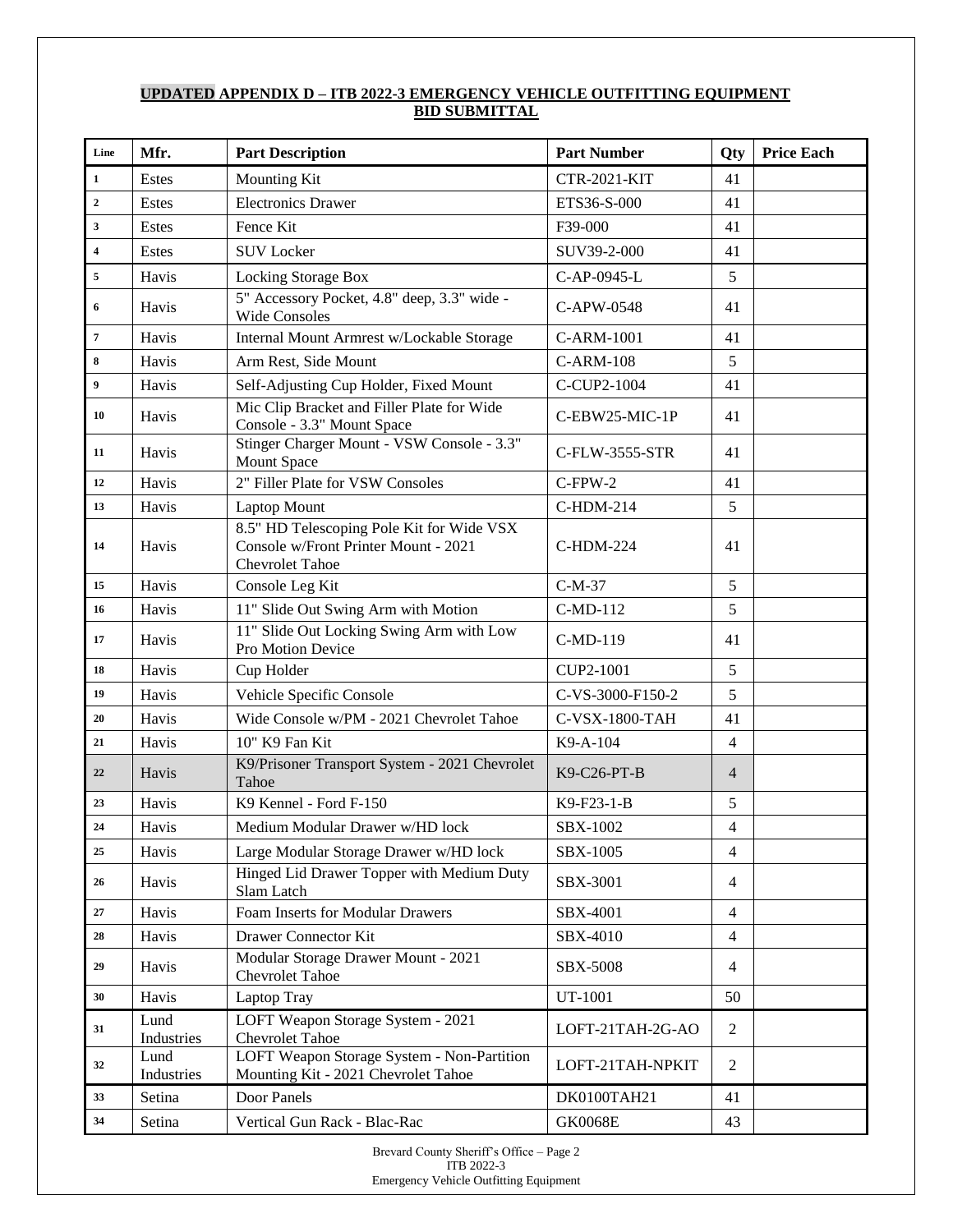| Line | Mfr.      | <b>Part Description</b>                                                                                                              | <b>Part Number</b> | Qty | <b>Price Each</b> |
|------|-----------|--------------------------------------------------------------------------------------------------------------------------------------|--------------------|-----|-------------------|
| 35   | Setina    | Side Window Guard Set, Polycarbonate - 2021<br><b>Chevrolet Tahoe</b>                                                                | WK0595TAH21        | 41  |                   |
| 36   | Sound Off | nFORCE Interior Windshield Lightbar - 2021+<br>Chevrolet Tahoe, 8 module (4 over driver, 4<br>over passenger), all B/W               | ***                | 1   |                   |
| 37   | Sound Off | nFORCE Interior Rear Glass Lightbar - 2021+<br>Chevrolet Tahoe, 8 module,<br>B/A_R/W_B/W_B/W_B/W_B/W_R/W_B/A                         | ***                | 1   |                   |
| 38   | Sound Off | nFORCE Interior Windshield Lightbar - 2020+<br>Ford PIUT w/Pedestrian system, 6 module (3<br>over driver, 3 over passenger), all B/W | ***                | 4   |                   |
| 39   | Sound Off | nFORCE Interior Rear Glass Lightbar - 2020+<br>Ford PIUT, 6 module,<br>B/A_R/W_B/W_B/W_R/W_B/A                                       | ***                | 4   |                   |
| 40   | Sound Off | nFORCE Interior Windshield Lightbar - 2021+<br>Chevrolet Tahoe, 8 module (4 over driver, 4<br>over passenger), all B/W               | ***                | 40  |                   |
| 41   | Sound Off | nFORCE Interior Rear Glass Lightbar - 2020+<br>Ford PIUT, 6 module,<br>B/A_R/W_B/W_B/W_R/W_B/A                                       | ***                | 40  |                   |
| 42   | Sound Off | nFORCE interior Windshield Lightbar - 2021+<br>Ford F-150, 8 module, split 2 piece shroud<br>design, all B/W                         | ***                | 1   |                   |
| 43   | Sound Off | Hideaway LED, Blue                                                                                                                   | ELUC3H010B         | 92  |                   |
| 44   | Sound Off | Grill Lights, OE Location                                                                                                            | EMPS1STS3E         | 8   |                   |
| 45   | Sound Off | Quick Mount - Mirror/Tag                                                                                                             | EMPSCG2QMS5RBW     | 186 |                   |
| 46   | Sound Off | Grill Lights, Surface Mount                                                                                                          | EMPS2STS5RBW       | 6   |                   |
| 47   | Sound Off | Surface Mount 4" Stud Mount                                                                                                          | EMPSCG2STS5RBW     | 246 |                   |
| 48   | Sound Off | Quick Mount - Topper, 4x2                                                                                                            | EMPSA05BU-8        | 4   |                   |
| 49   | Sound Off | <b>Remote Node Harness</b>                                                                                                           | ENGHNK02           | 55  |                   |
| 50   | Sound Off | Blue Print Link - 2021 Chevrolet Tahoe                                                                                               | ENGLMK001          | 41  |                   |
| 51   | Sound Off | <b>Blue Print Link</b>                                                                                                               | ENGLMK003          | 1   |                   |
| 52   | Sound Off | Blue Print Link, Ford PIUT                                                                                                           | ENGLNK002          | 4   |                   |
| 53   | Sound Off | <b>Remote Node</b>                                                                                                                   | ENGND04101         | 55  |                   |
| 54   | Sound Off | Siren Controller/Load Shed - 500 Series                                                                                              | ENGSA582RSP        | 46  |                   |
| 55   | Sound Off | <b>Blue Print Sync System</b>                                                                                                        | ENGSYMD01          | 46  |                   |
| 56   | Sound Off | 3" Mpower Under Mirror                                                                                                               | EMPSCG1SLS4RBW     | 92  |                   |
| 57   | Sound Off | Siren Speaker                                                                                                                        | <b>ETSS100J</b>    | 96  |                   |
| 58   | Sound Off | Speaker Bracket - 2020 Ford PIUT                                                                                                     | ETSSVBK01          | 8   |                   |
| 59   | Sound Off | Speaker Bracket - 2021 Chevrolet Tahoe, Dual<br>Speaker                                                                              | ETSSVBK07          | 42  |                   |
| 60   | Sound Off | <b>Speaker Bracket</b>                                                                                                               | ETSSVBK09          | 1   |                   |
| 61   | Sound Off | Twist Lock Adapter for Hideaway                                                                                                      | PLUCTCL1           | 90  |                   |
| 62   | Sound Off | Under Mirror Bracket, Driver                                                                                                         | PMP1BKUMB6         | 1   |                   |
| 63   | Sound Off | Under Mirror Bracket, Passenger                                                                                                      | PMP1BKUMB7         | 1   |                   |
| 64   | Sound Off | Mpower Stud Mount Grill Bracket - 2021<br><b>Chevrolet Tahoe</b>                                                                     | PMP2BK003          | 41  |                   |
| 65   | Sound Off | <b>Under Mirror Bracket</b>                                                                                                          | PMP2BKUMB4         | 8   |                   |
| 66   | Sound Off | Under Mirror Bracket, Driver                                                                                                         | PMP2BKUMB5-D       | 41  |                   |

Brevard County Sheriff's Office – Page 3 ITB 2022-3 Emergency Vehicle Outfitting Equipment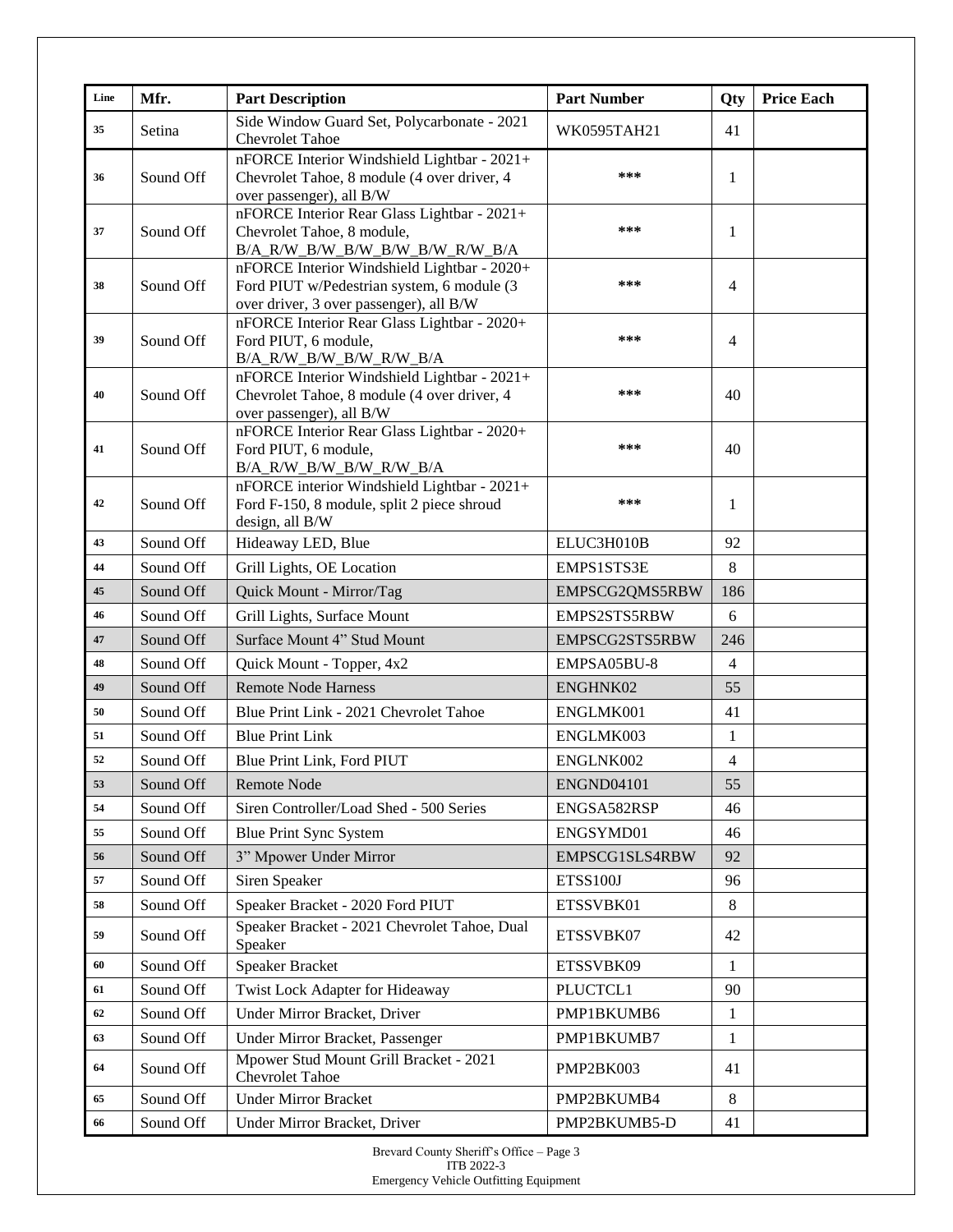| Line | Mfr.        | <b>Part Description</b>                                                                                       | <b>Part Number</b>              | Qty            | <b>Price Each</b> |
|------|-------------|---------------------------------------------------------------------------------------------------------------|---------------------------------|----------------|-------------------|
| 67   | Sound Off   | Under Mirror Bracket, Passenger                                                                               | PMP2BKUMB5-P                    | 41             |                   |
| 68   | Sound Off   | Quick Mount Wedge 15 degree                                                                                   | PMP2WDG15B                      | 8              |                   |
| 68A  | Sound Off   | Quick Mount Wedge 5 degree                                                                                    | PMP2WDG05B                      | 164            |                   |
| 68B  | Sound Off   | Mounting Kit for SL Running Light - 2020 Ford<br><b>PUIT</b>                                                  | PSLVBK01                        | 8              |                   |
| 68C  | Sound Off   | Mounting Kit for SL Running Light - 2021<br><b>Chevrolet Tahoe</b>                                            | PSLVBK03                        | 82             |                   |
| 68D  | Sound Off   | SL Running Light                                                                                              | ESLRL5004E<br>10                |                |                   |
| 68E  | Sound Off   | SL Running Light                                                                                              | ESLRL6105E                      | 82             |                   |
| 69   | Streamlight | <b>Stinger Charger Cord</b>                                                                                   | SL-22050                        | 50             |                   |
| 70   | Streamlight | <b>Stinger Charger</b>                                                                                        | SL-75105                        | 50             |                   |
| 71   | Troy        | 3-Piece Kick Panel Assembly w/Foot Pockets -<br>2021 Chevrolet Tahoe                                          | KP-21TH-SS                      | 35             |                   |
| 72   | Troy        | Prisoner Transport System w/DS Fire<br>Extinguisher Mount and PS Locking Cubby -<br>2021 Chevrolet Tahoe      | PS-21TH-OS-RL-FX-<br><b>PSL</b> | 35             |                   |
| 73   | <b>Troy</b> | Front Partition with Sliding Window, Square-<br>Hole Crawl-Thru Barrier, Weapon Recess Panel                  | TP-E-SL6-FS-SS                  | 35             |                   |
| 74   | Whelen      | Whelen Sapphire                                                                                               | CCSRN3                          | $\overline{4}$ |                   |
| 75   | Whelen      | Windshield, Inner Edge XLP - Ford F-<br>Series/DUO                                                            | ID47UFX-BW                      | 4              |                   |
| 76   | Whelen      | Siren Speaker                                                                                                 | <b>SA315P</b>                   | $\overline{4}$ |                   |
| 77   | Whelen      | <b>Speaker Bracket</b>                                                                                        | SAK1                            | $\overline{4}$ |                   |
| 78   | Whelen      | Tracer Bracket - Ford F-150                                                                                   | TCRB47                          | 10             |                   |
| 79   | Whelen      | Tracer Bracket 2020 Ford PIUT                                                                                 | TCRB50                          | 8              | deleted           |
| 80   | Whelen      | Tracer Bracket 2021 Chevrolet Tahoe                                                                           | TCRB54A<br>82                   |                | deleted           |
| 81   | Whelen      | Tracer                                                                                                        | TCRHD4                          | 8              |                   |
| 82   | Whelen      | <b>Tracer</b>                                                                                                 | TCRHD5                          | 82             | deleted           |
| 83   | Whelen      | Grill Lights, Surface Mount / Tag Lights,<br><b>Surface Mount</b>                                             | TLI2E                           | 32             |                   |
| 84   | Whelen      | Hideaway LED, Blue                                                                                            | VTX609B<br>16                   |                |                   |
|      |             | *** Sound Off Lightbars are configured to<br>specs; part numbers change each time they<br>are manufactured*** |                                 |                |                   |

## **COMMENTS / ADDITIONAL INFORMATION**

Please use this section for parts availability status, additional information or other comments. Be sure to reference the item line number for each notation.